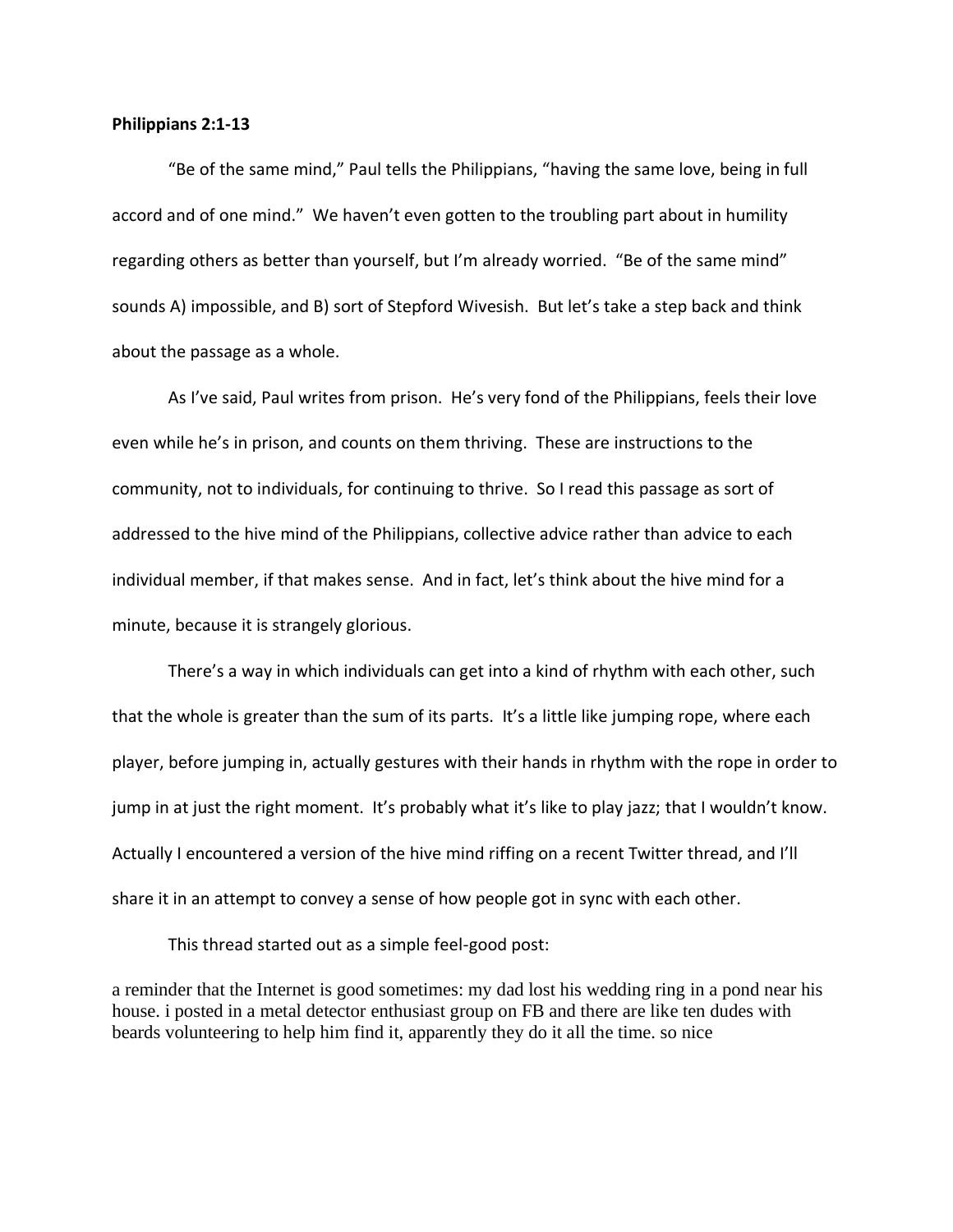There are a few affirming posts, including this one: "Bearded dudes with metal detectors are like rednecks with winches. It makes their whole year when they have an excuse to be useful with them."

A few related stories: someone once lost her ring down the sink in a bar, but her friend's uncle was a plumber so her friend unscrewed the pipe and they got three rings out. Someone else's grandpa in the Netherlands buried a jar of jewelry for Jewish friends in 1942. In 1945 a Canadian soldier with a metal detector helped him get it out. The stories pile up, metal detectorists are extolled. Inevitably *The Lord of the Rings* is brought up. It just goes on, a collective story unspooling, with side jokes and people kindly explaining the side jokes to laggers. And this, my friends, is why I'm on Twitter. That and the classics jokes.

It's nothing extraordinary, until you think about how all these people don't know each other, but have in common the experience of losing something and being helped to find it. And clearly they contribute their two cents' worth because of the pleasure of sharing the experience, which is then enriched by additional shared experiences like *The Lord of the Rings*. They just very naturally became a community for a moment.

That's what I think Paul is speaking to:

<sup>3</sup>Do nothing from selfish ambition or conceit, but in humility regard others as better than yourselves. <sup>4</sup>Let each of you look not to your own interests, but to the interests of others.

He's setting the tone of the hive mind. It's not that they should all agree about everything, but that they should have the same orientation—the orientation not of making yourself less than you are, but of optimizing everyone. It's like something Ruth Simmons says: the president of a historically black college in Texas, she points out that one common model of higher education is to eliminate less qualified students so that only the highest-achieving finish. The other, she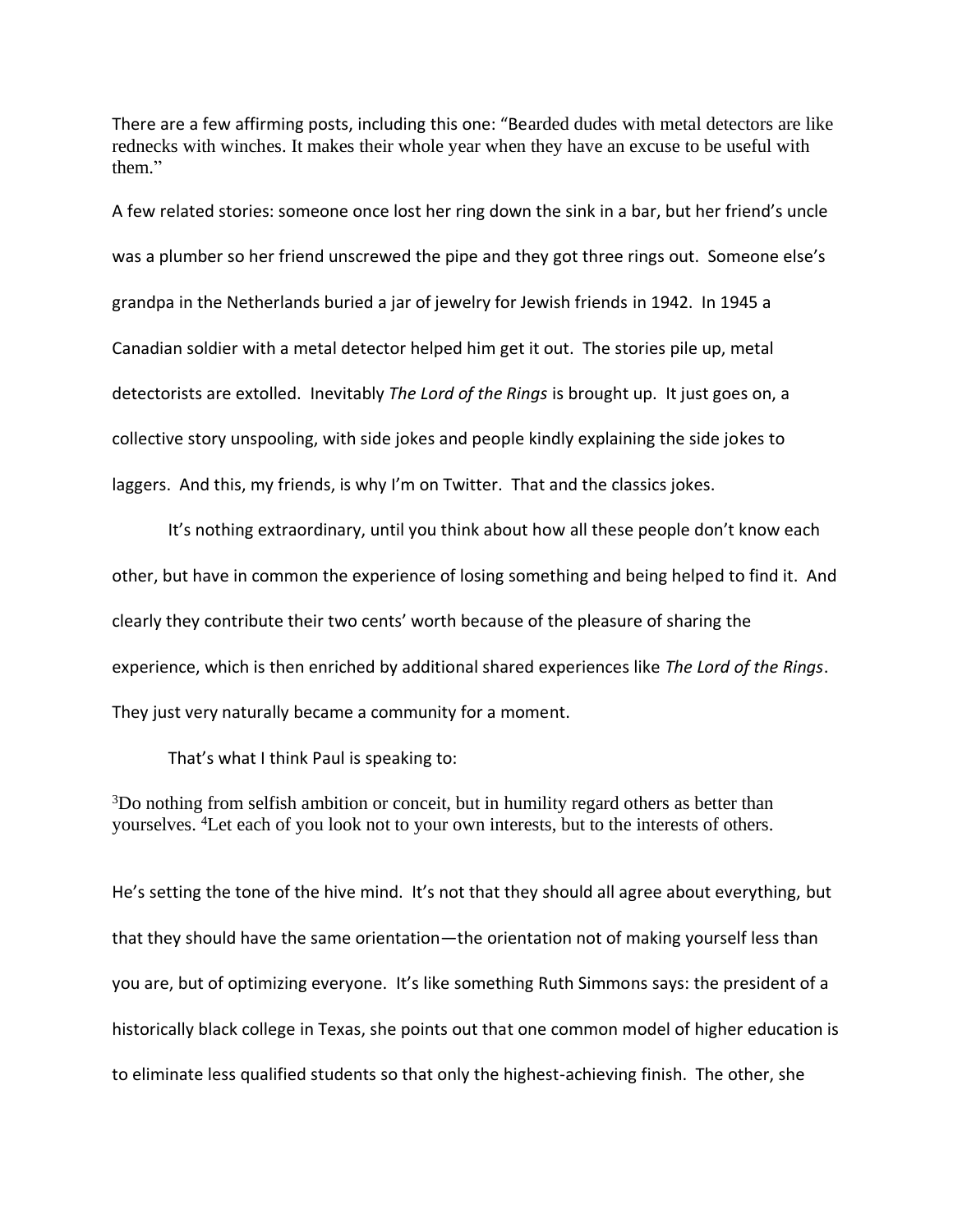says, which HBCUs have followed, is to make sure everybody gets through. You don't underachieve, but you look around to see who needs support. Paul is saying that Christians should look around to see how to get everybody through.

He then goes into the famous Christ hymn, which may be one of the oldest pieces of Christian theology that we have. "Let the same mind be in you that was in Christ Jesus who (didn't grasp onto divine privilege but) emptied himself, took on human life, and submitted to death on a cross." Empty yourself of ego anxiety, says Paul. And Christ's self-emptying was validated by God who then exalted him—meaning that we bow down at the name of Jesus, we glorify God, *because* Jesus divested himself of power and lived like us. Paul says, Get past yourself, and the things that protect you, and truly understand what it's like not to have protection, *then* you're imitating Christ. Be human together. Look at others and think, "That person is one of my people."

But we do this *together*. H. Richard Niebuhr said that there are three ways of looking at the world—three kinds of hive mind, if you will.<sup>i</sup> he argues that each of these ways of seeing reality is correlated with a way of responding to reality or responding to life. So what's at stake in these three ways of seeing is how we will live our lives. The first way is to see the whole as threatening and hostile. We're all going to die, everyone we love will die and be swallowed into the pit of nothingness. Nothing is certain but death and taxes. So if that's how you see reality, you'll try to protect yourself as much as possible. Christians who see reality this way see God as dangerous, watching to catch us believing the wrong things or having impure thoughts. The only way to survive is to do everything right.

The second way to see reality is as indifferent. The universe isn't our friend, and it isn't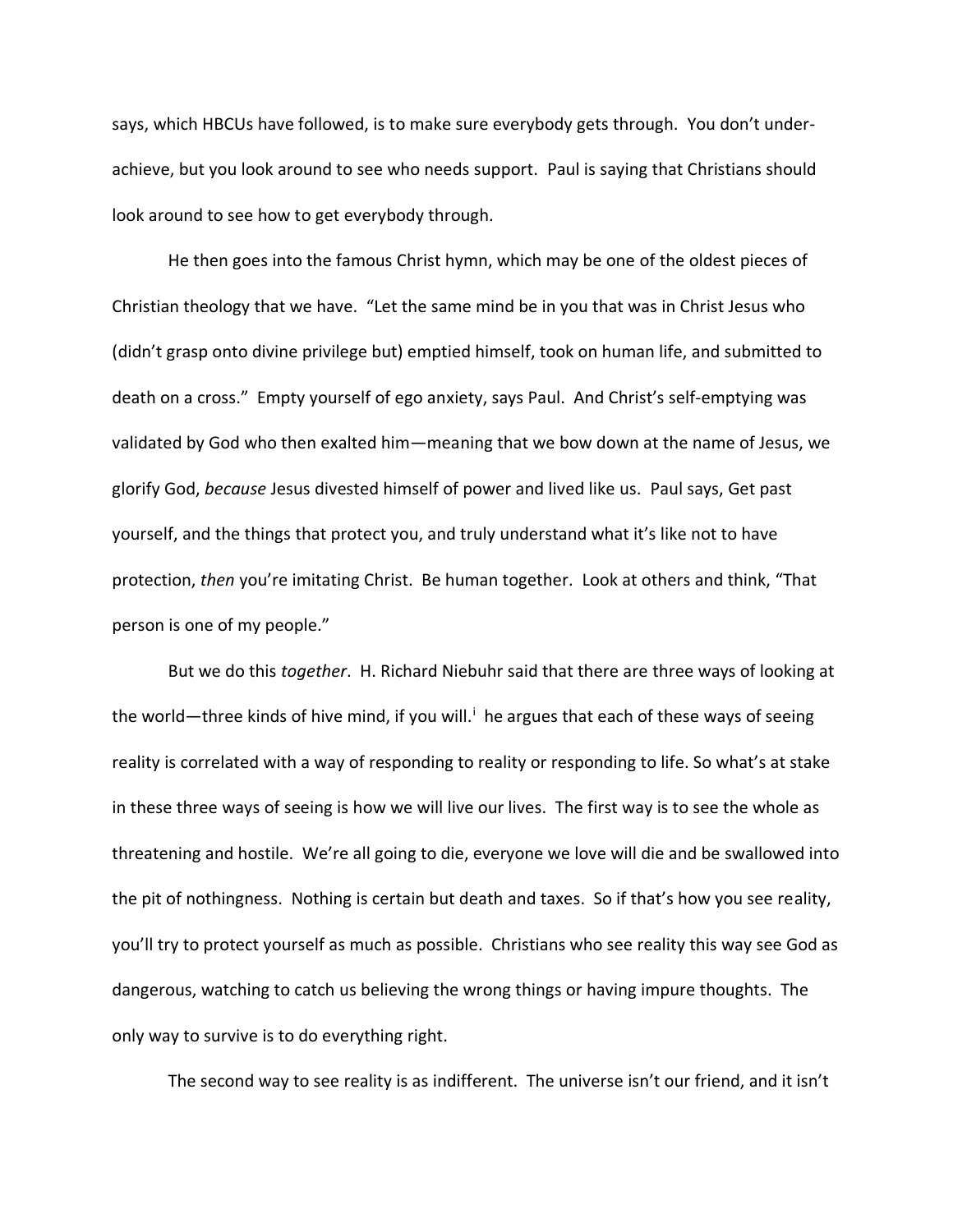our enemy; it just is. So you don't have to feel desperate and build up systems to keep yourself safe, but you certainly should enjoy what you can and protect yourself from the perils that can be easily prevented.

The third option is to see reality as life-giving, nourishing of human life—gracious. And that's the position that Niebuhr advocates. He acknowledges evil, and all the atrocious things that human beings are capable of doing to each other. But he says that even in the midst of atrocity, if we see the universe as gracious and life-giving in ways that we don't understand, it makes possible a different response to life. It's a response of gratitude, but also a response of not needing to be primarily concerned about defending the self against a hostile or indifferent reality. It makes possible "the self-forgetfulness of faith," the self-emptying that Paul refers to, that Jesus modeled, a willingness to spend and be spent. And although it's not impossible for heroic individuals to do this, it's more natural to do it in community, where you have people in sync, riffing with each other about how to reach out with love and delight.

Steve Kerr, the coach for the Golden State Warriors, spoke for so many of us last week when he gave over his press conference to outrage and grief for the families in Uvalde Texas who lost their precious children to a mass shooter. He said, in part:

"There's 50 senators, right now, who refuse to vote on HR-8, which is a background check rule that the House passed a couple years ago. It's been sitting there for two years. There's a reason they won't vote on it: to hold onto power.

"I ask you, Mitch McConnell, and ask all of you Senators who refuse to do anything about the violence, the school shootings, the supermarket shootings, I ask you: 'are you going to put your own desire for power ahead of the lives of our children, our elderly, and our churchgoers?' Because that's what it looks like.<sup>ii</sup>

The callousness and cynicism of those Republican politicians can only be explained by a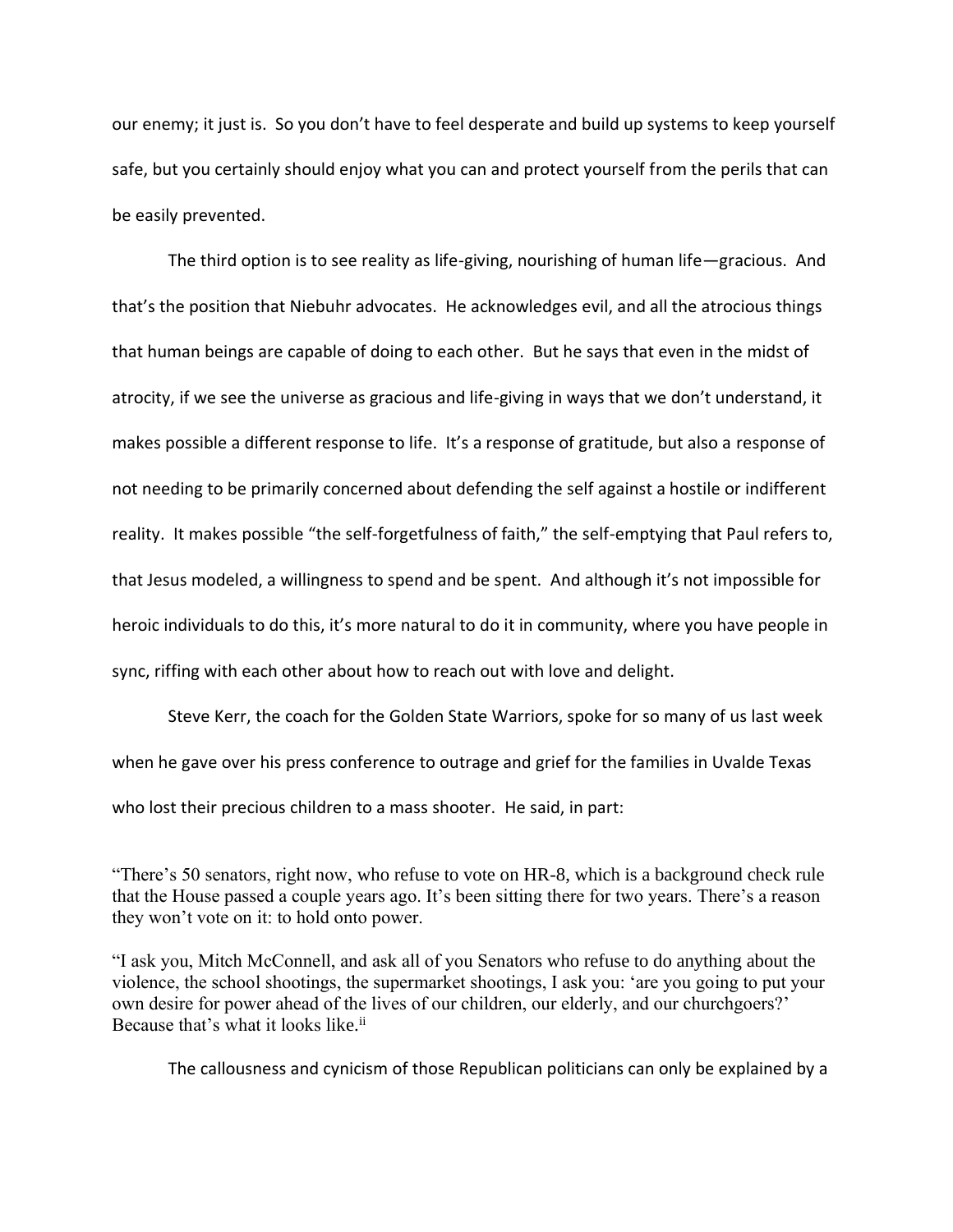sense of the universe being hostile or at best indifferent. They think they have to make these monstrous moral compromises in order for their lives to be worth living. Apparently they cannot imagine that life could be rich and rewarding if they lost their seats in the Senate, or lost campaign funding, or lost the goodwill of other powerful party members. They may go to the Prayer Breakfast, but they show no evidence of faith in the way they live their lives.

That gunman did unspeakable damage, abetted by our society's lunatic failure to regulate firearms. It looks like law enforcement bungled badly too. But that does not mean that the universe *is* hostile or indifferent. Look at the pushback from Beto O'Rourke at Gov. Abbot's press conference. Look at the two funeral homes in Uvalde that are going to provide their services for free. The League of United Latin American Citizens is one of several organizations that has set up funds for victims and survivors; I've put a link to a list of ways to help on our website. Way more people feel connected to those children and their families than don't, because that's how we're built. God who is love made us connected to each other. The way to abundant life is to align ourselves with God's intention that we be *for* each other.

I wanted to close with a quotation from the Black historian Jemar Tisby, because I was going to talk about racism as evidence of seeing the universe as hostile. I had to re-write because of this appalling atrocity, but I still want you to hear what he said. He's talking about racism, but it works for every kind of violence:

Courageous Christianity does not compromise with racism, it confronts it. Courageous Christianity does not fear human beings, it fears God and acts accordingly. Courageous Christianity is willing to lose funding and donations to stand for the dignity of all people. . . .

If you take a stand for racial justice and reject this report, I cannot promise you more money or more students. I cannot say that you will not suffer setbacks and lose standing with certain people.